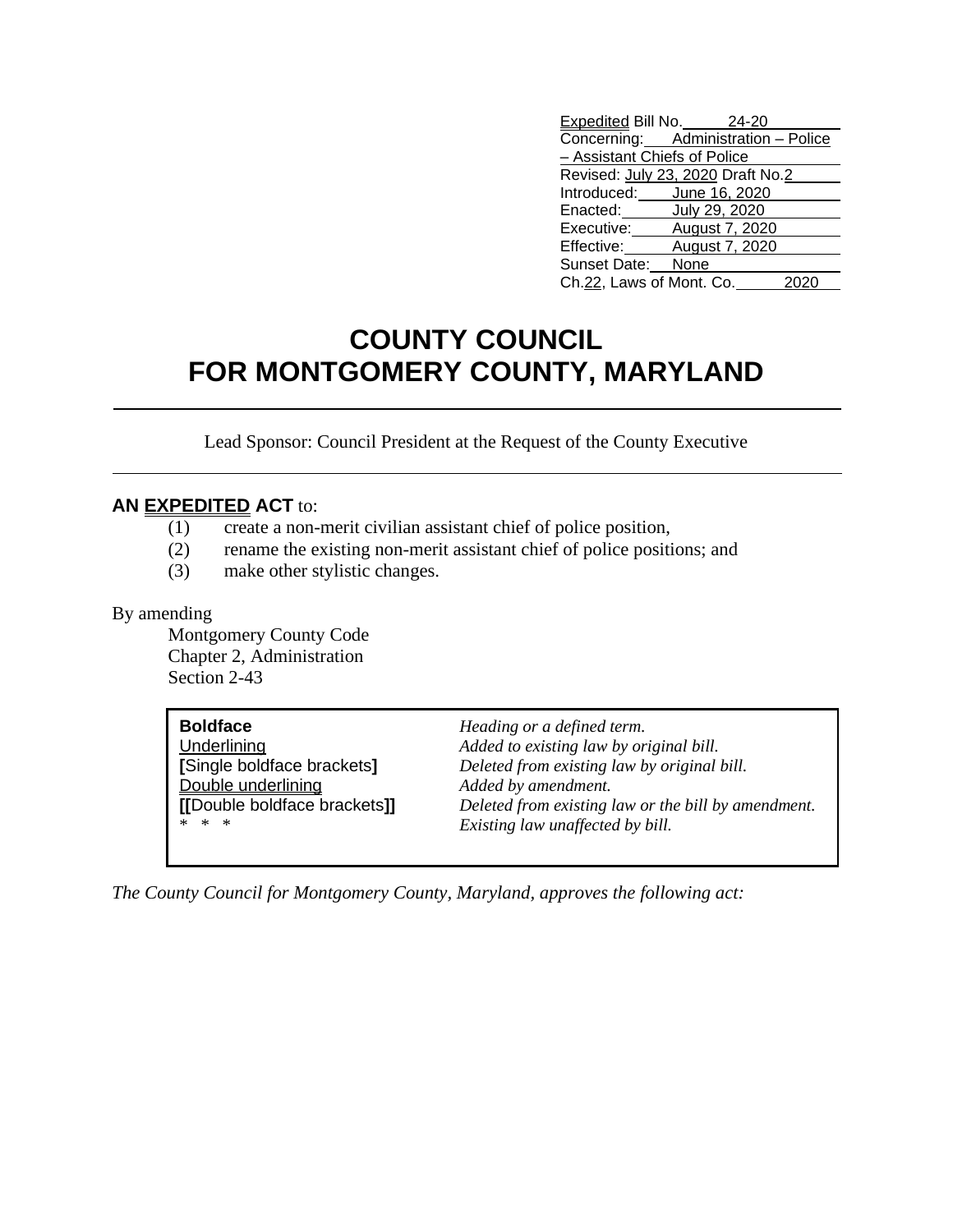| $\mathbf{1}$ |                     | Sec 1. Section 2-43 is amended as follows:                                       |  |
|--------------|---------------------|----------------------------------------------------------------------------------|--|
| 2            |                     | Sec. 2-43. Organization and functions.                                           |  |
| 3            | (a)                 | The Department of Police includes the County police and the Office of            |  |
| 4            |                     | County Security, and the Animal Services Division. The Department                |  |
| 5            |                     | has the authority, functions and activities prescribed by law.                   |  |
| 6            | <u>(b)</u>          | The Department has five non-merit positions: four Assistant Chief of             |  |
| 7            |                     | <u>Police (Sworn) positions and one Assistant Chief of Police (Civilian)</u>     |  |
| 8            |                     | position. [Four positions of Assistant Chief of Police are non-merit             |  |
| 9            |                     | positions.                                                                       |  |
| 10           | (c)                 | Any reference in this Code or in regulation or other document to                 |  |
| 11           |                     | "superintendent of police" or "superintendent" means "Executive"                 |  |
| 12           |                     | Director of Police," or "Chief of Police," or "Executive Director"               |  |
| 13           |                     | Sec. 2. Expedited effective date.                                                |  |
| 14           |                     | The Council declares that this legislation is necessary for the immediate        |  |
| 15           |                     | protection of the public interest. This Act takes effect on the date on which it |  |
| 16           | <u>becomes law.</u> |                                                                                  |  |